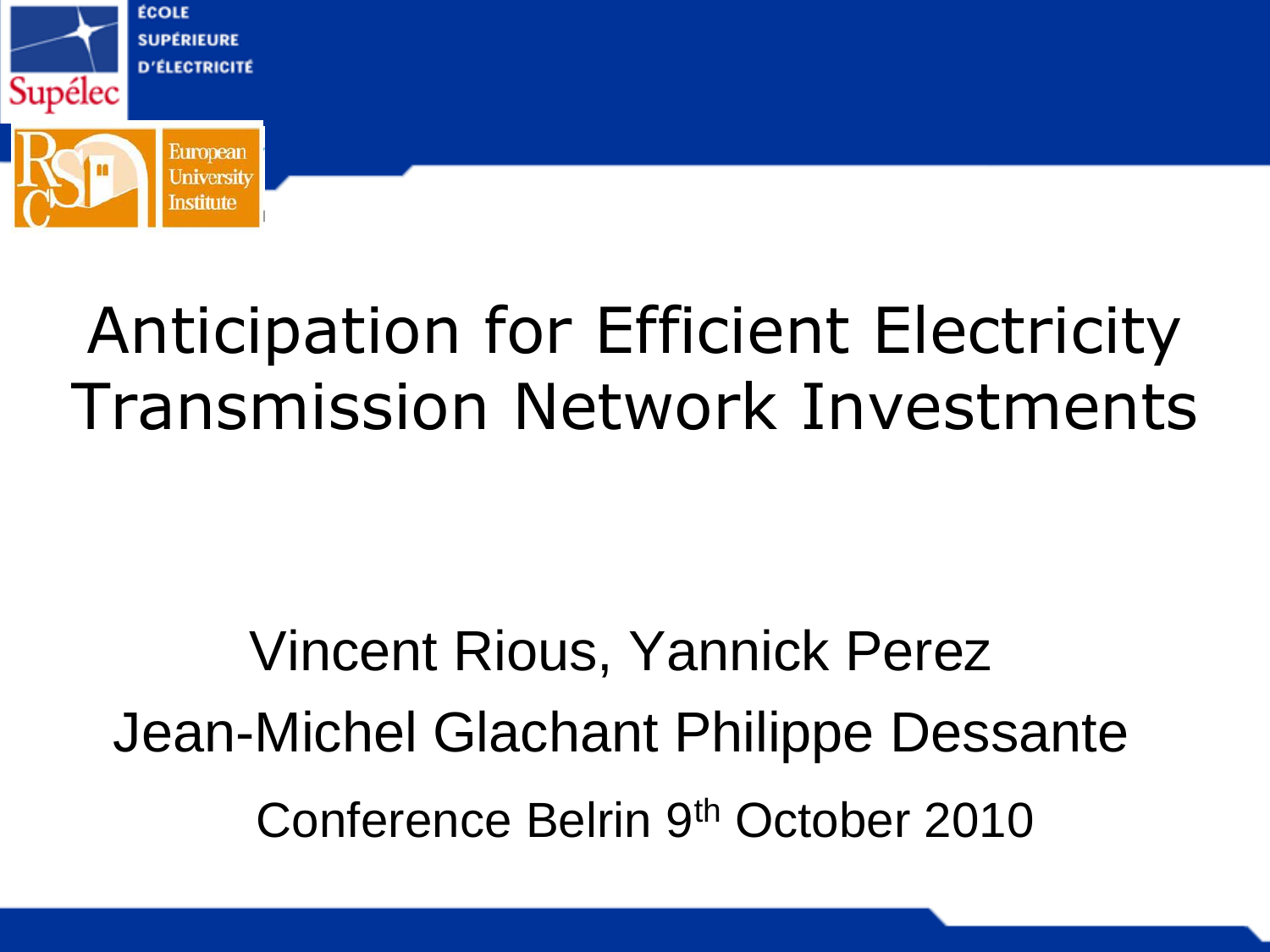- Motivation
- Problem
- Model
- Illustration
- Conclusion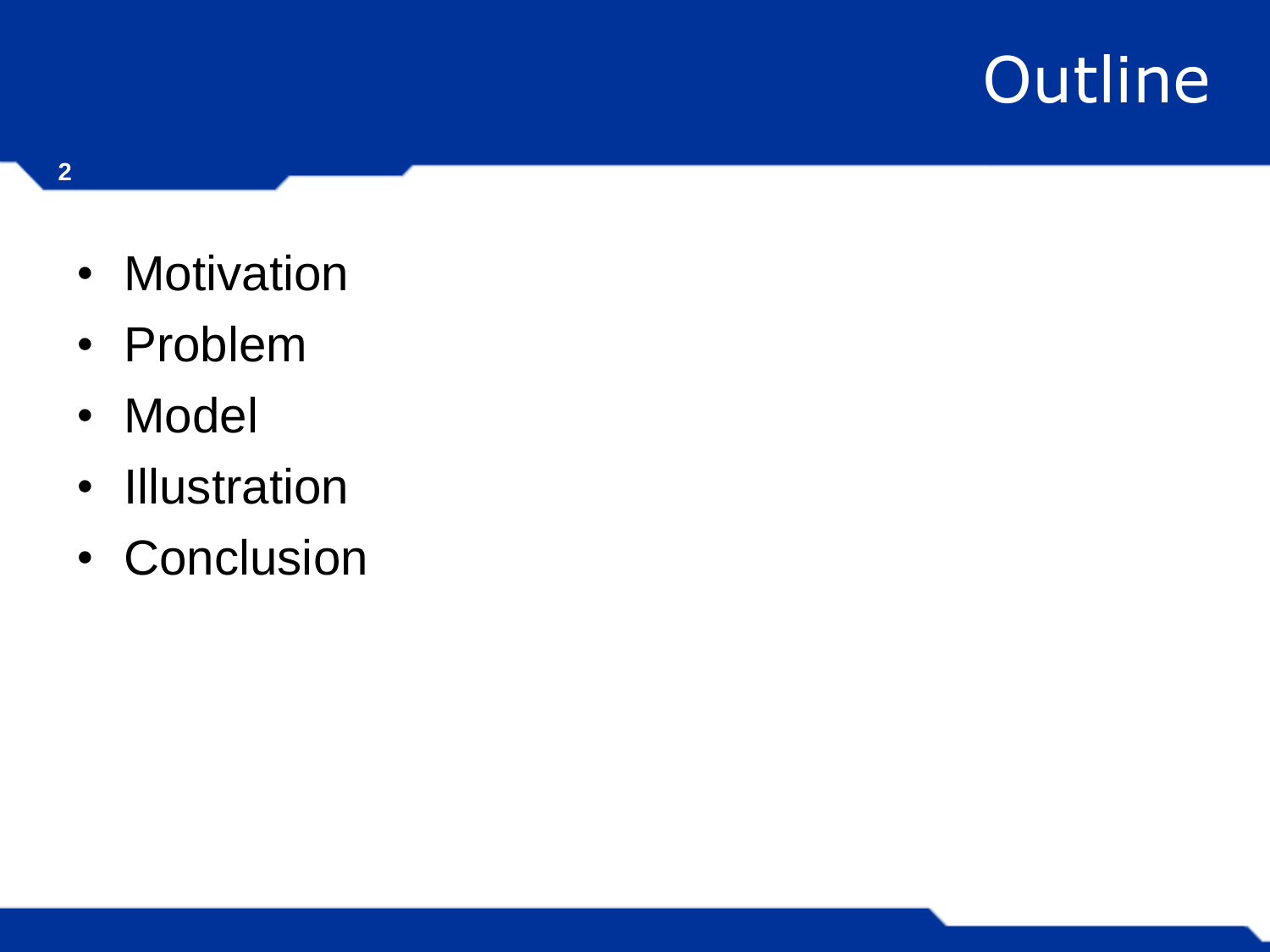Coordinated gen° and trans° investments by an integrated utility

#### Integrated Utility

 $\rightarrow$  Easy to know when to build each investment considering the longest construction lead time

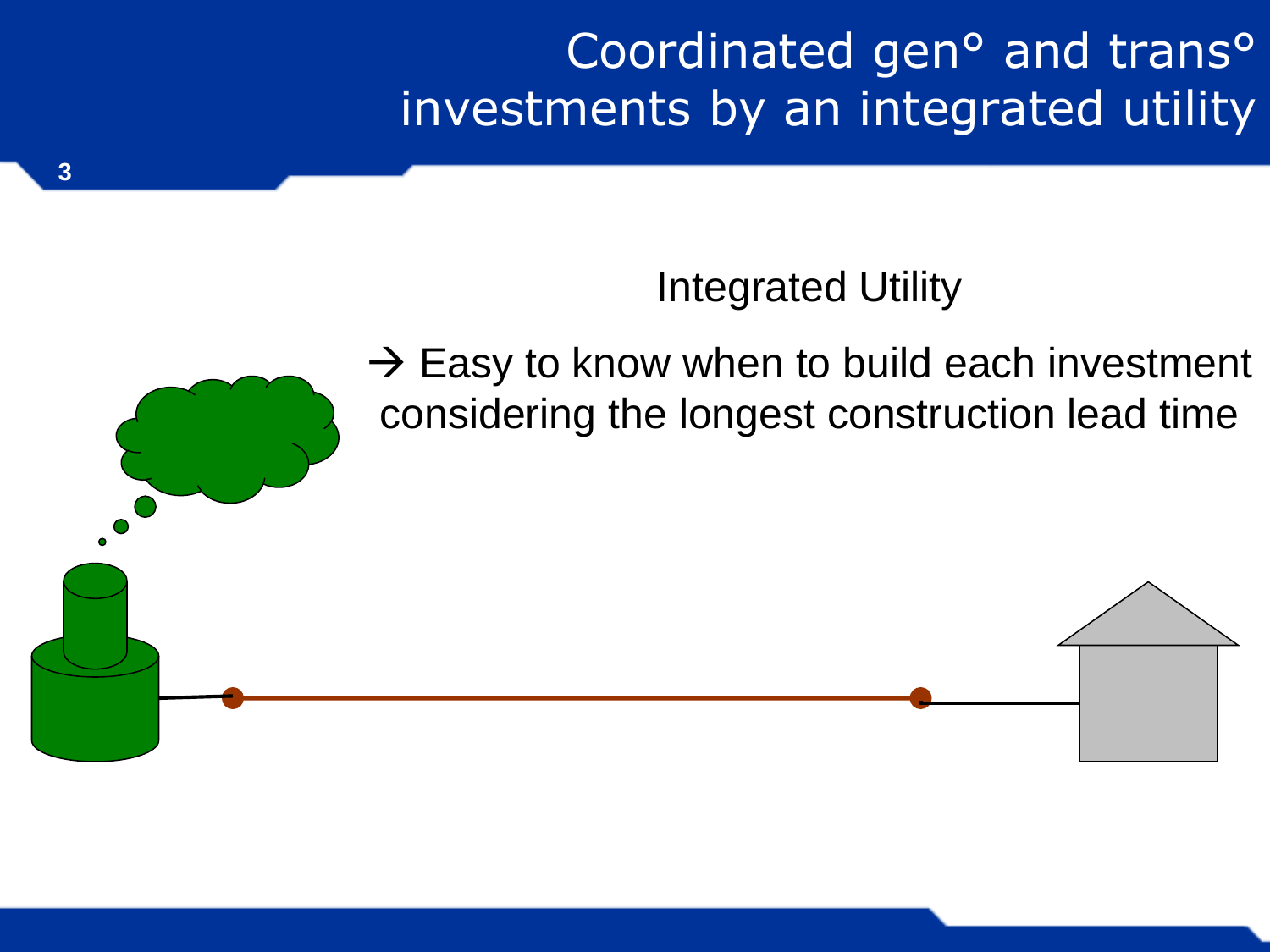### Unbundling and coordination need

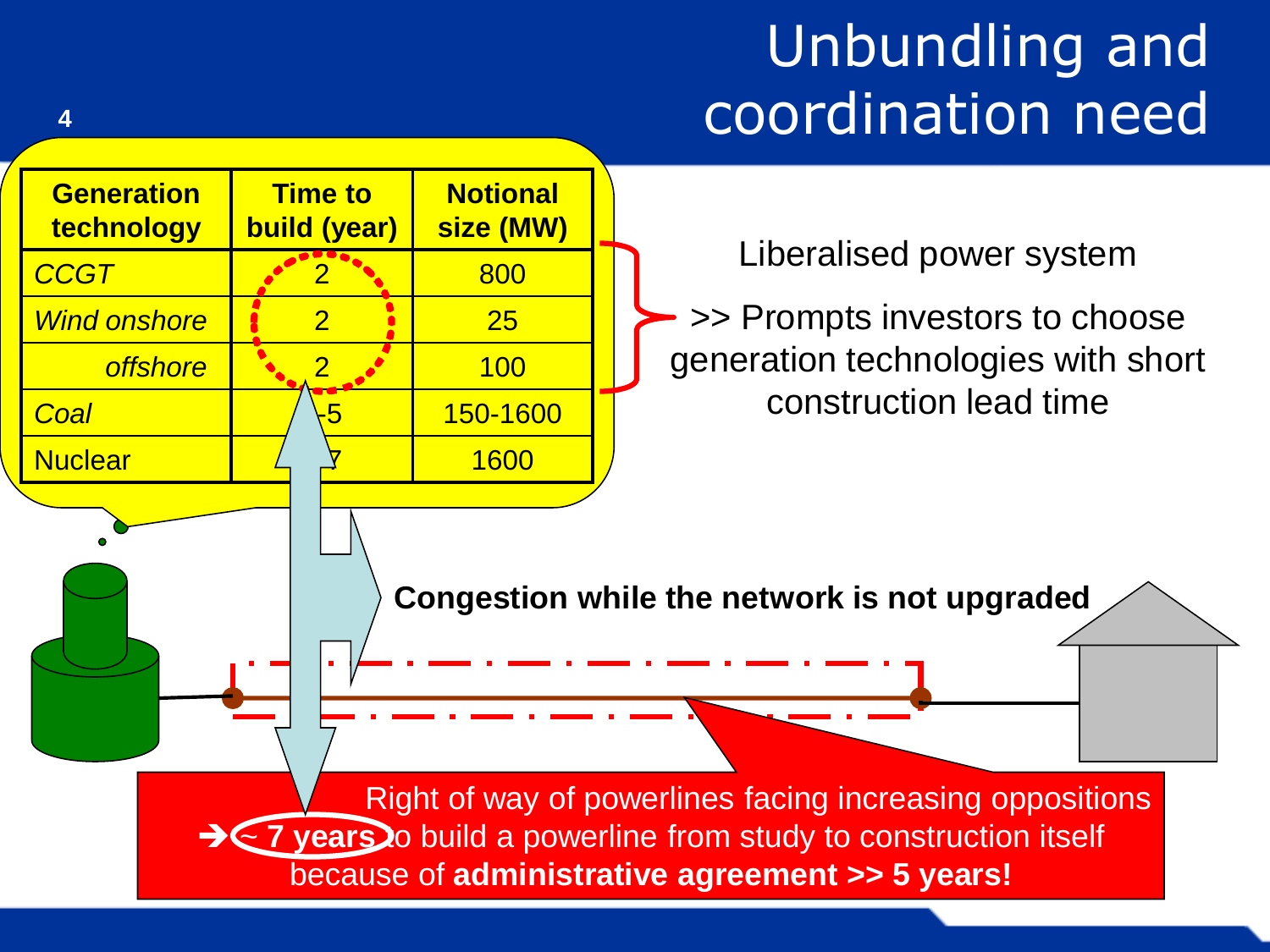### Two possible behaviors for the TSO

- Reactive behavior
	- Wait connection request to study opportunity for transmission investments
- Proactive behavior
	- Anticipate connection request in areas with exploitable energy sources
		- Gas
		- Wind
	- Administrative procedures are already agreed when generators request for connection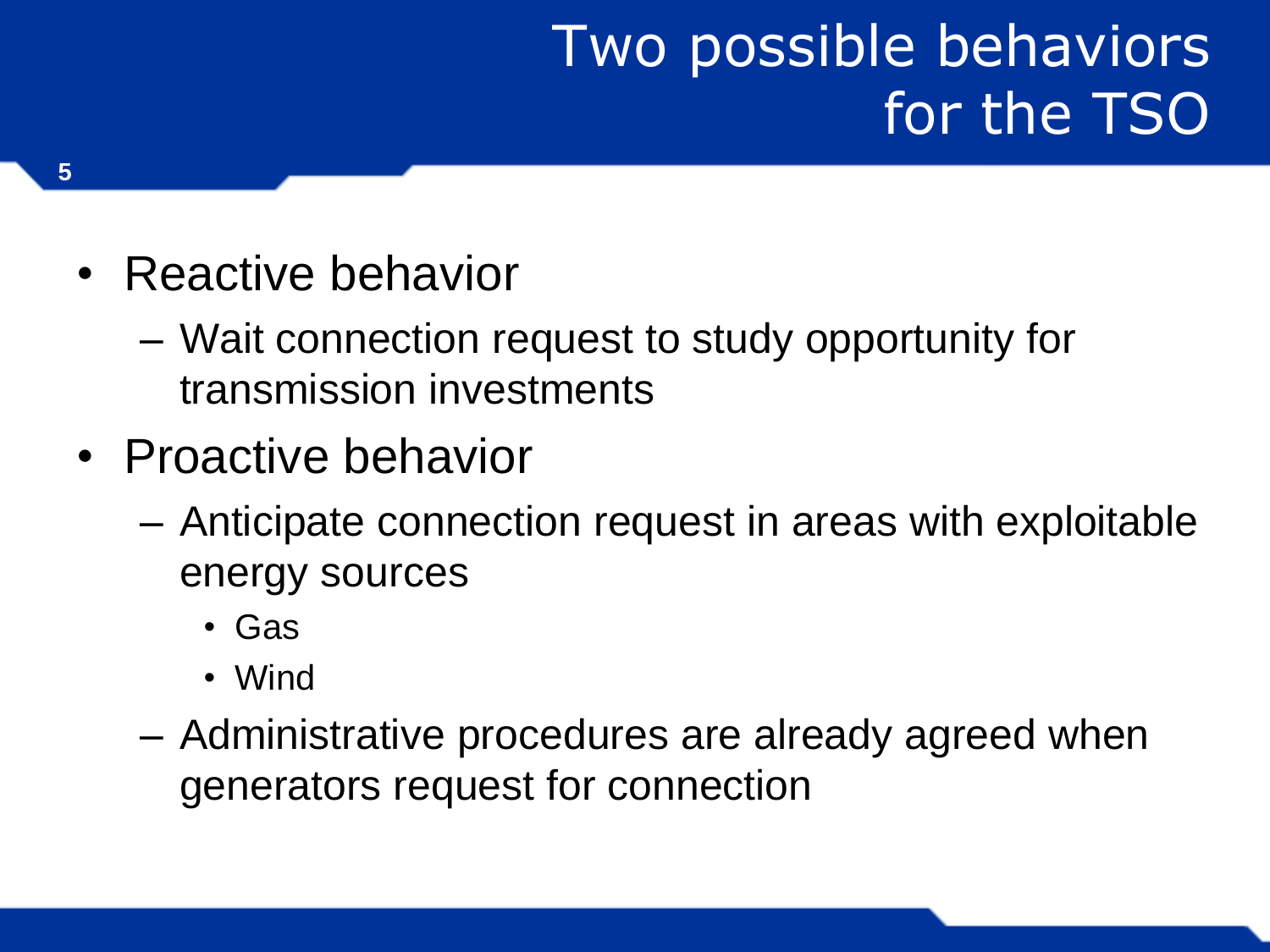Advantages & drawbacks of the two possible behaviors

- Reactive behavior
	- → Excessive congestion if CCGT or wind power involved while network is upgraded
- Proactive behavior
	- No excessive congestion
	- But **proactive behavior is costly** because, if generation does not come, the TSO did
		- the study to upgrade the network
		- And the procedures to obtain the administrative agreement to build the line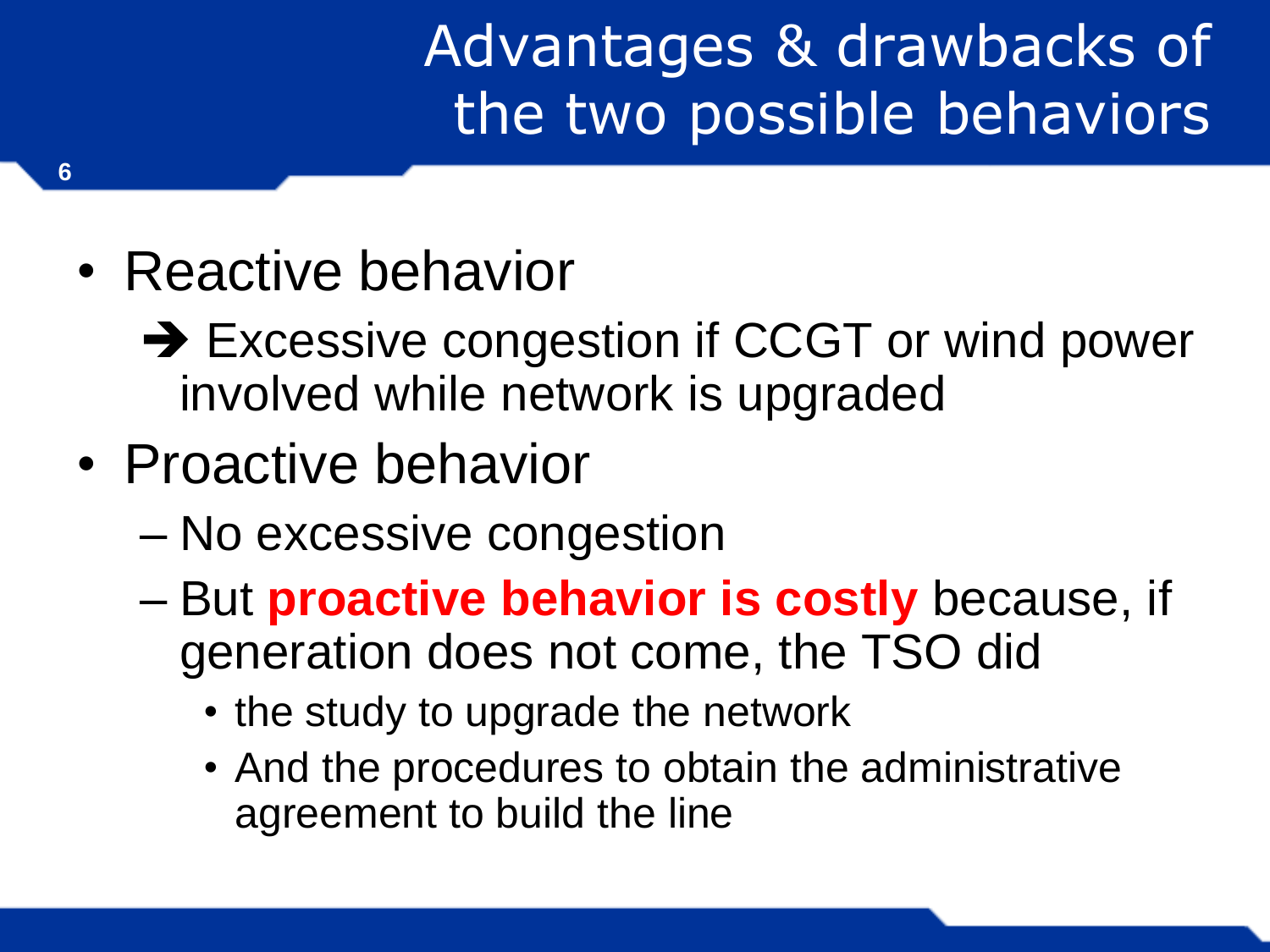- Motivation
- Problem
- Model
- Illustration
- Conclusion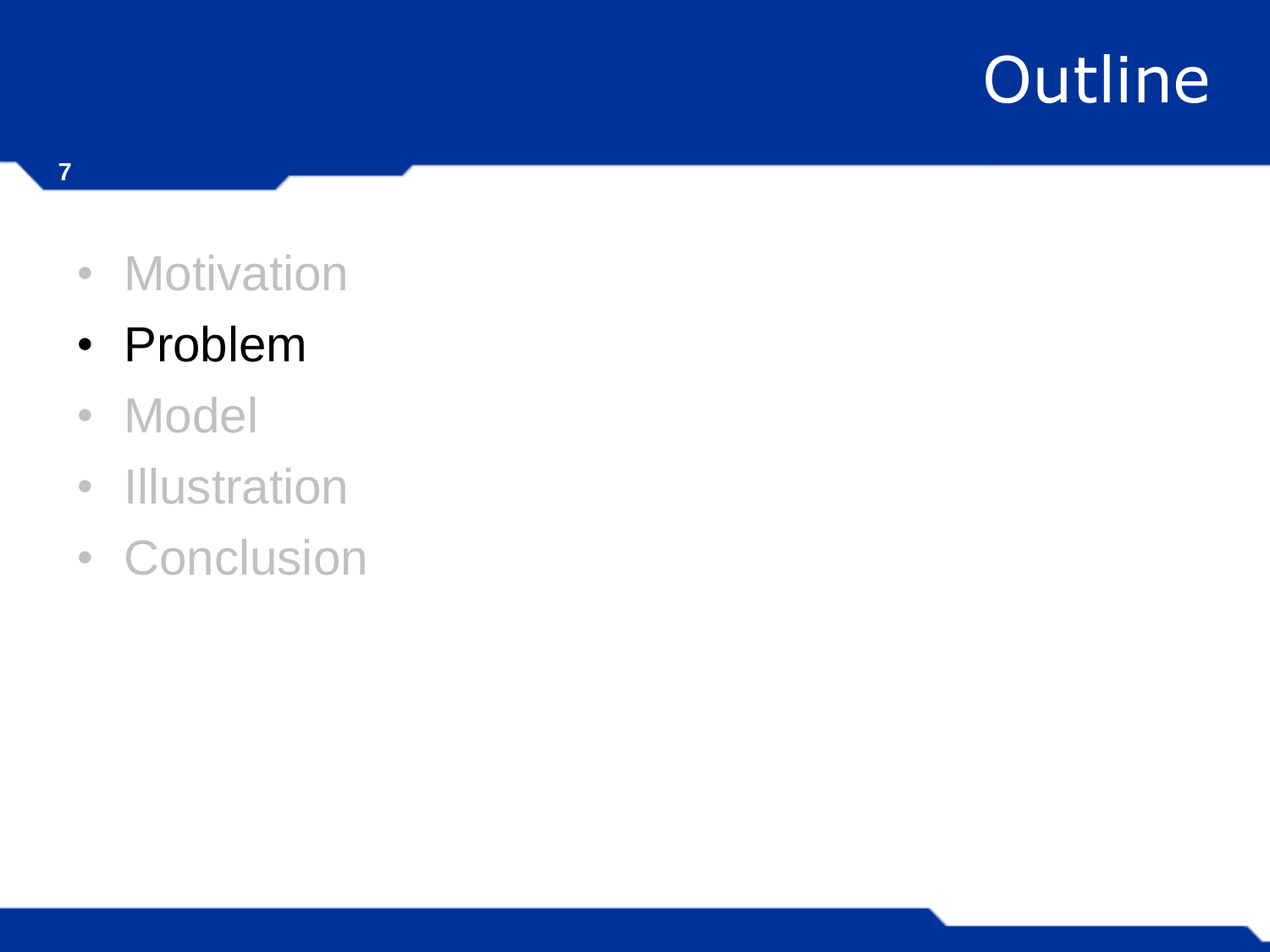### Problem

- What is the efficiency of anticipating generation connection for the TSO in terms of minimization of the network cost?
	- No anticipation creates congestion for quite long period while network must be upgraded
	- But anticipation is costly if the anticipated generators do not eventually come
	- $\rightarrow$  We must arbitrate between these two costs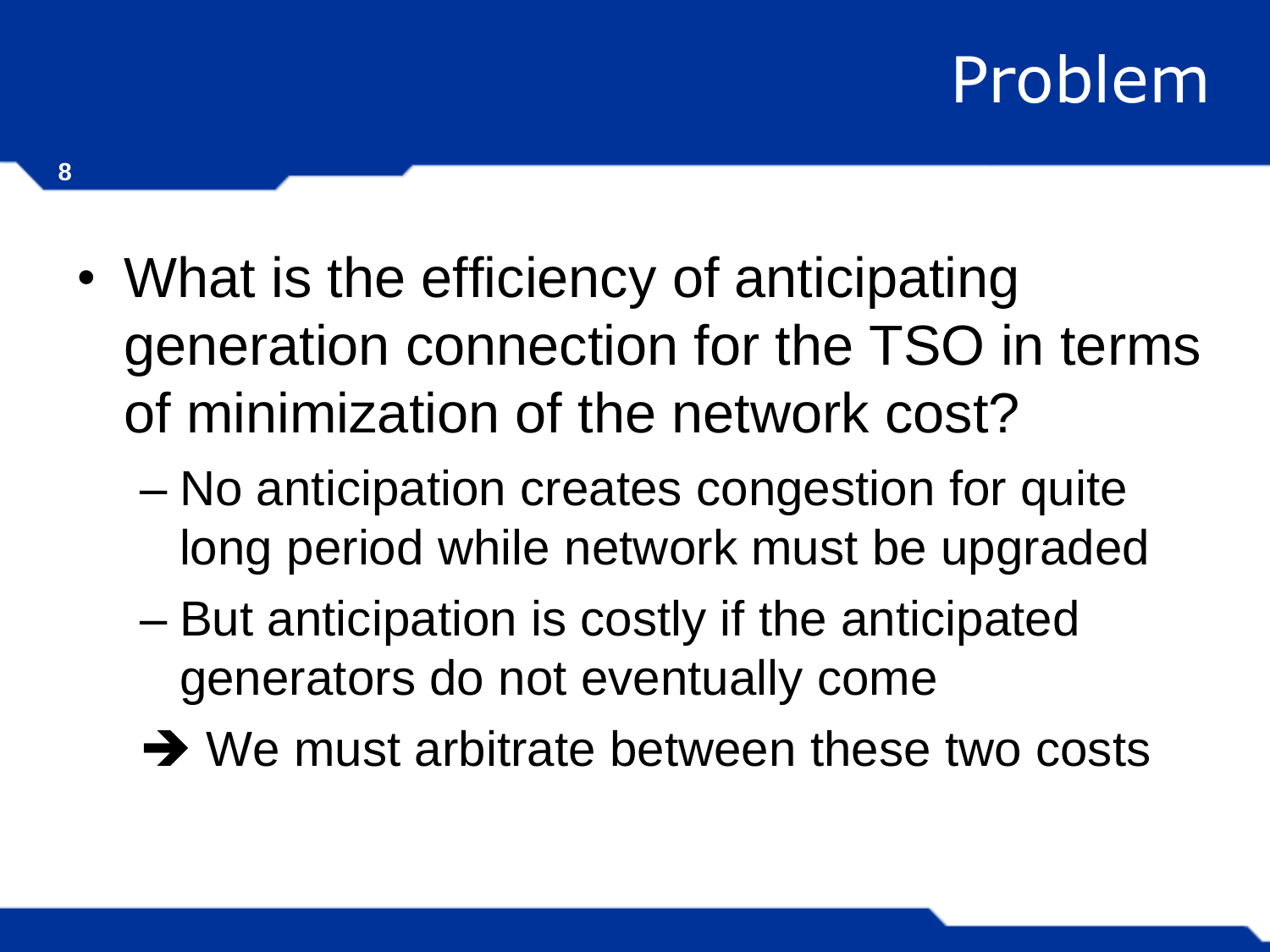- Motivation
- Problem
- Model
- Illustration<br>• Conclusion
-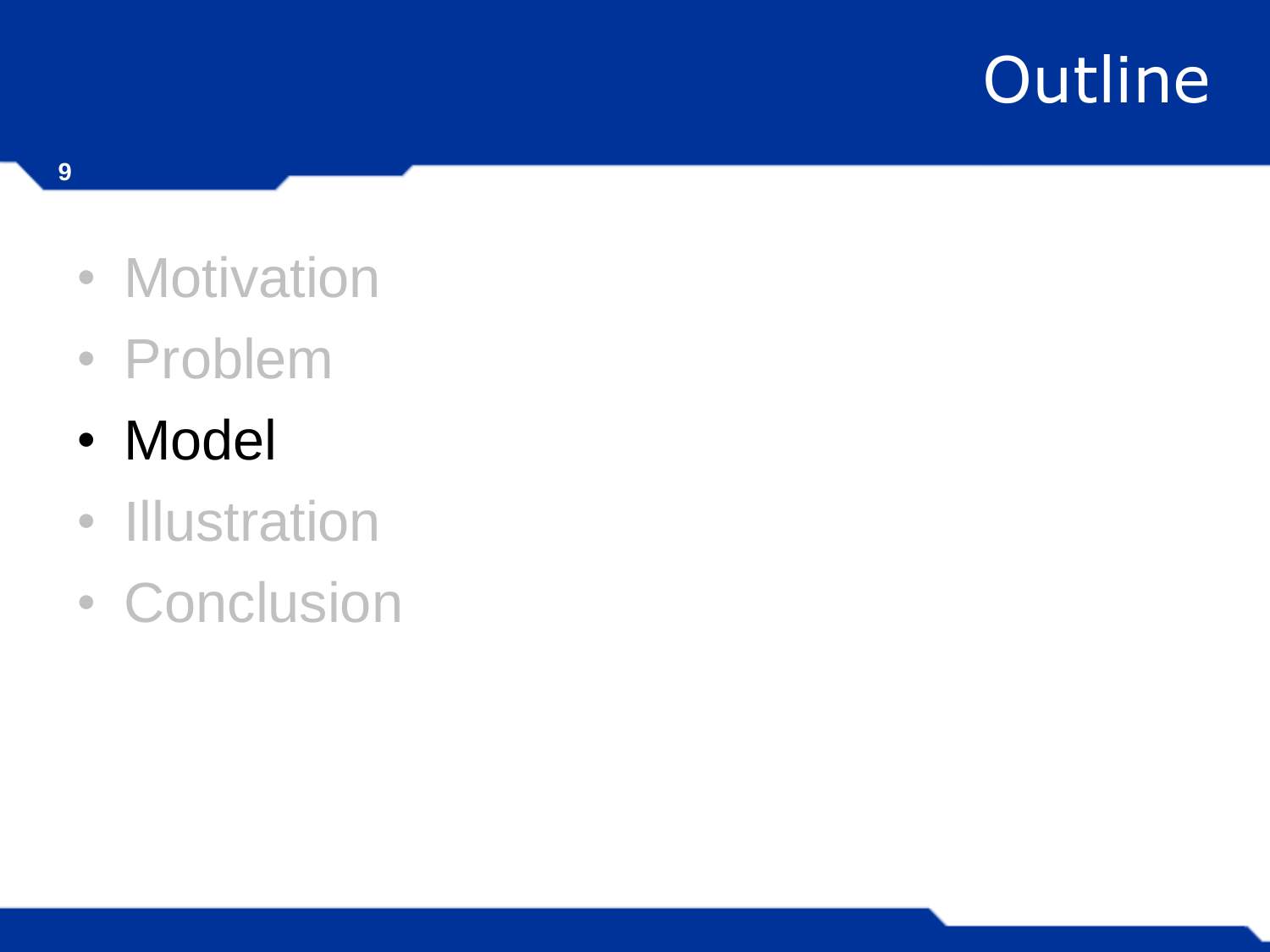#### Sequence of investments with a reactive TSO

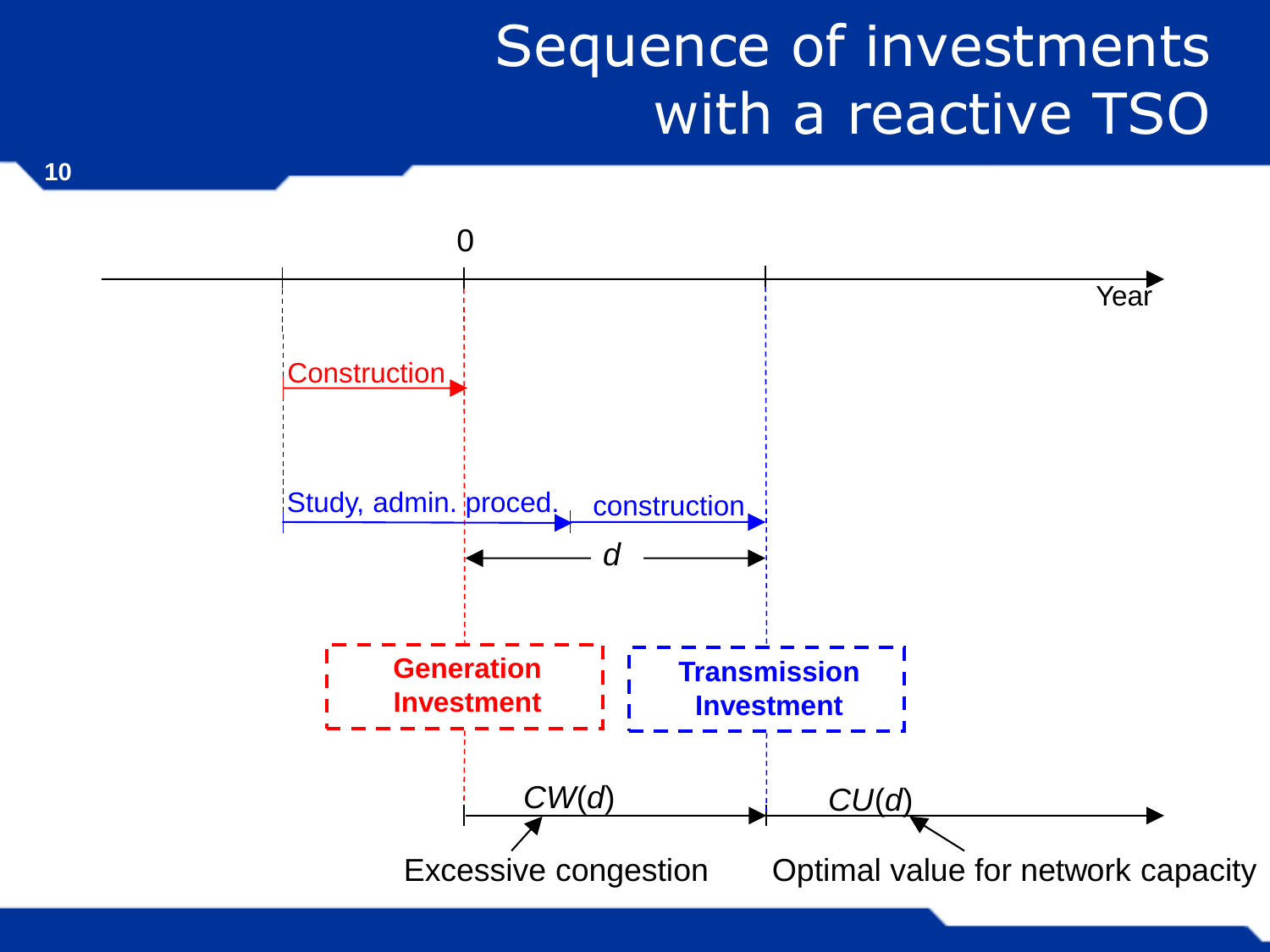### Costs faced by a reactive TSO

**11**



investment cost

No congestion & no network investment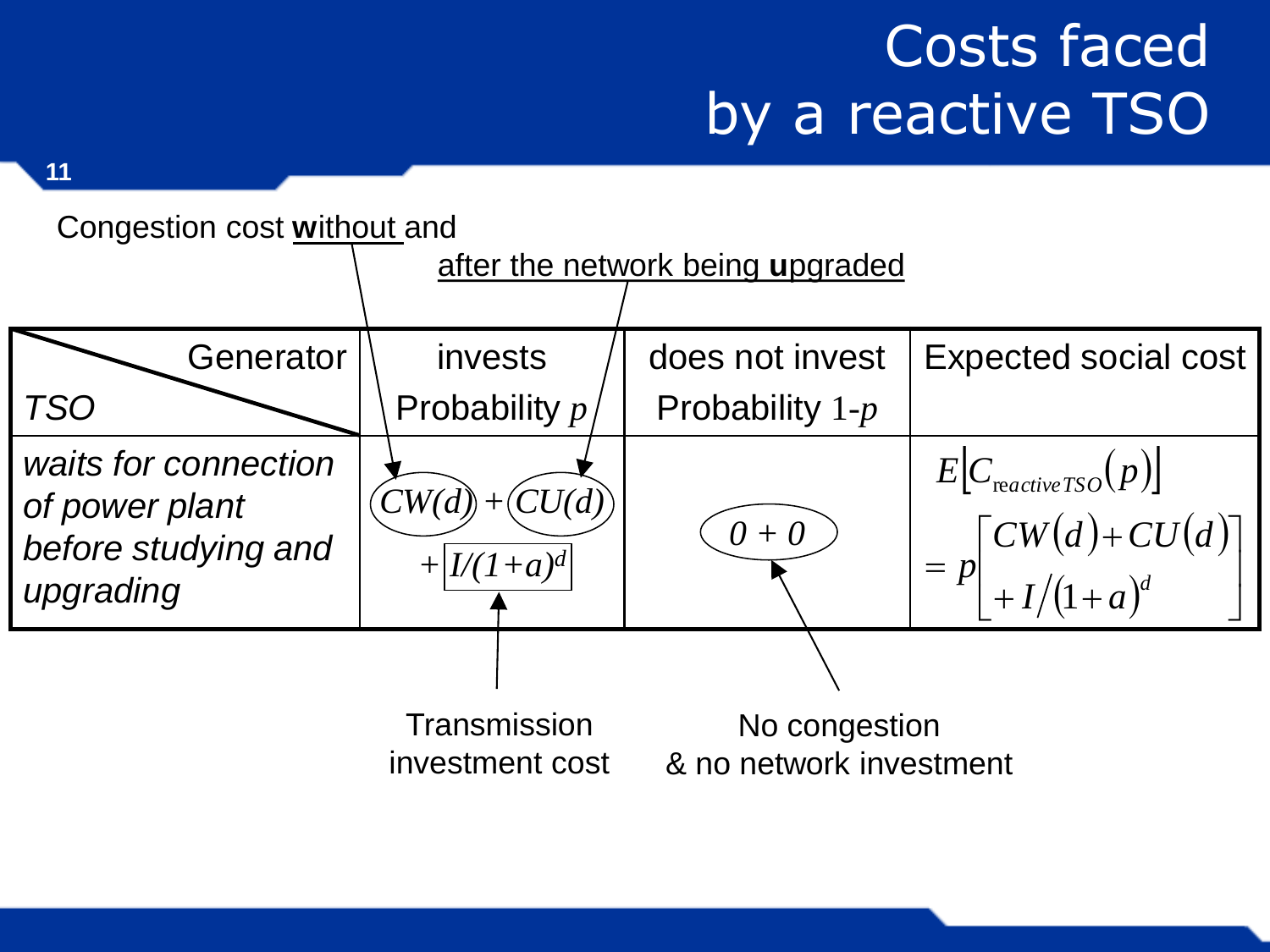#### Sequence of investments with a proactive TSO

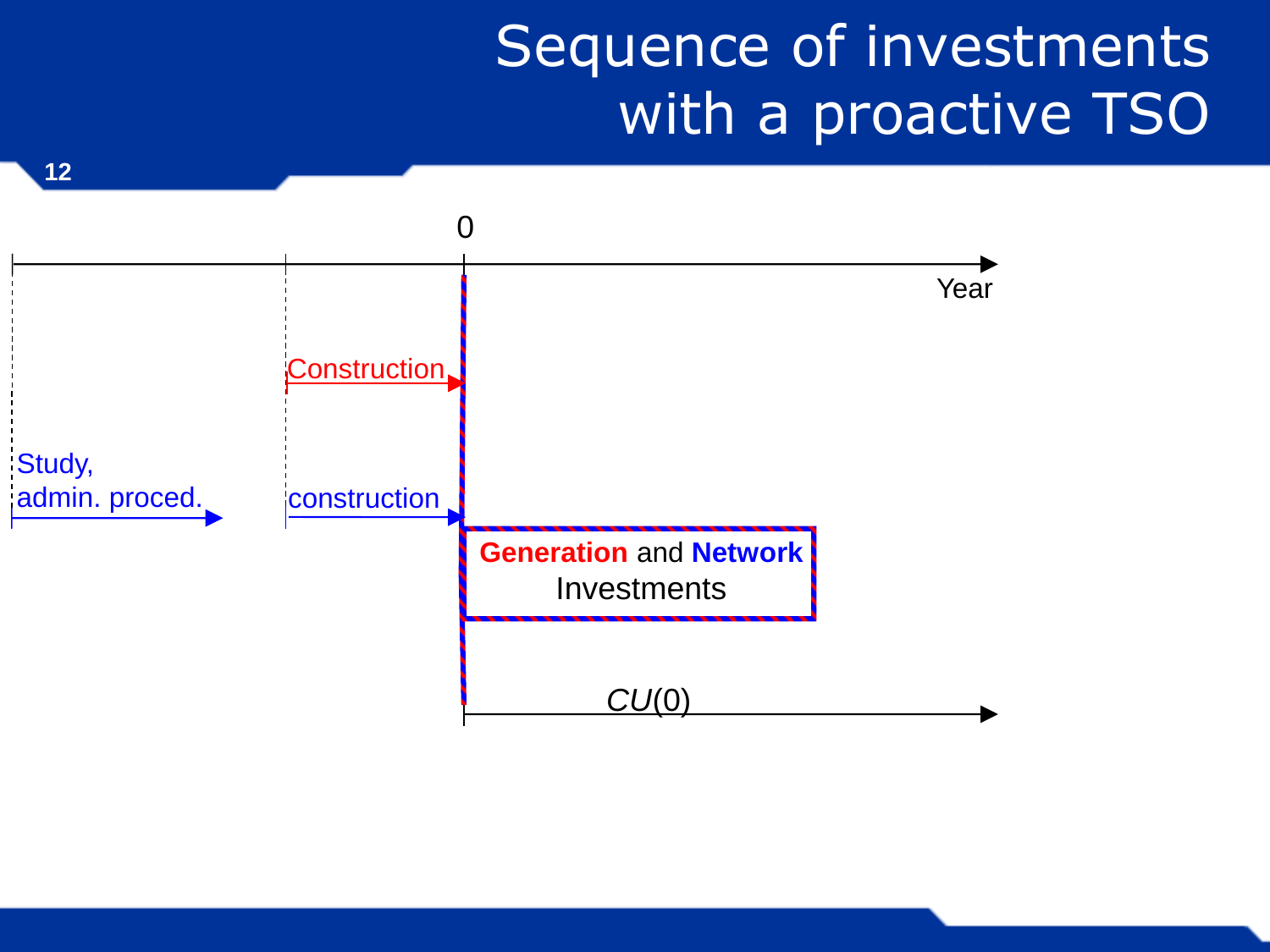### Costs faced by a proactive TSO

Congestion cost with **u**pgrade as soon as the generator connects

| Generator                                                                  | invests                         | does not invest                     | <b>Expected social cost</b>                                              |  |
|----------------------------------------------------------------------------|---------------------------------|-------------------------------------|--------------------------------------------------------------------------|--|
| <b>TSO</b>                                                                 | Probability $p$                 | Probability $1-p$                   |                                                                          |  |
| waits for connection<br>of power plant<br>before studying and<br>upgrading |                                 | $\alpha$ l                          | $E[C_{\text{proactive} TSO}(p)]$<br>$= p[I + CR(0)]$<br>$+(1-p)\alpha I$ |  |
|                                                                            | Transmission<br>investment cost |                                     | No congestion cost                                                       |  |
|                                                                            | Anticipation cost               | $=$ network study $+$ admin proced. |                                                                          |  |

**13**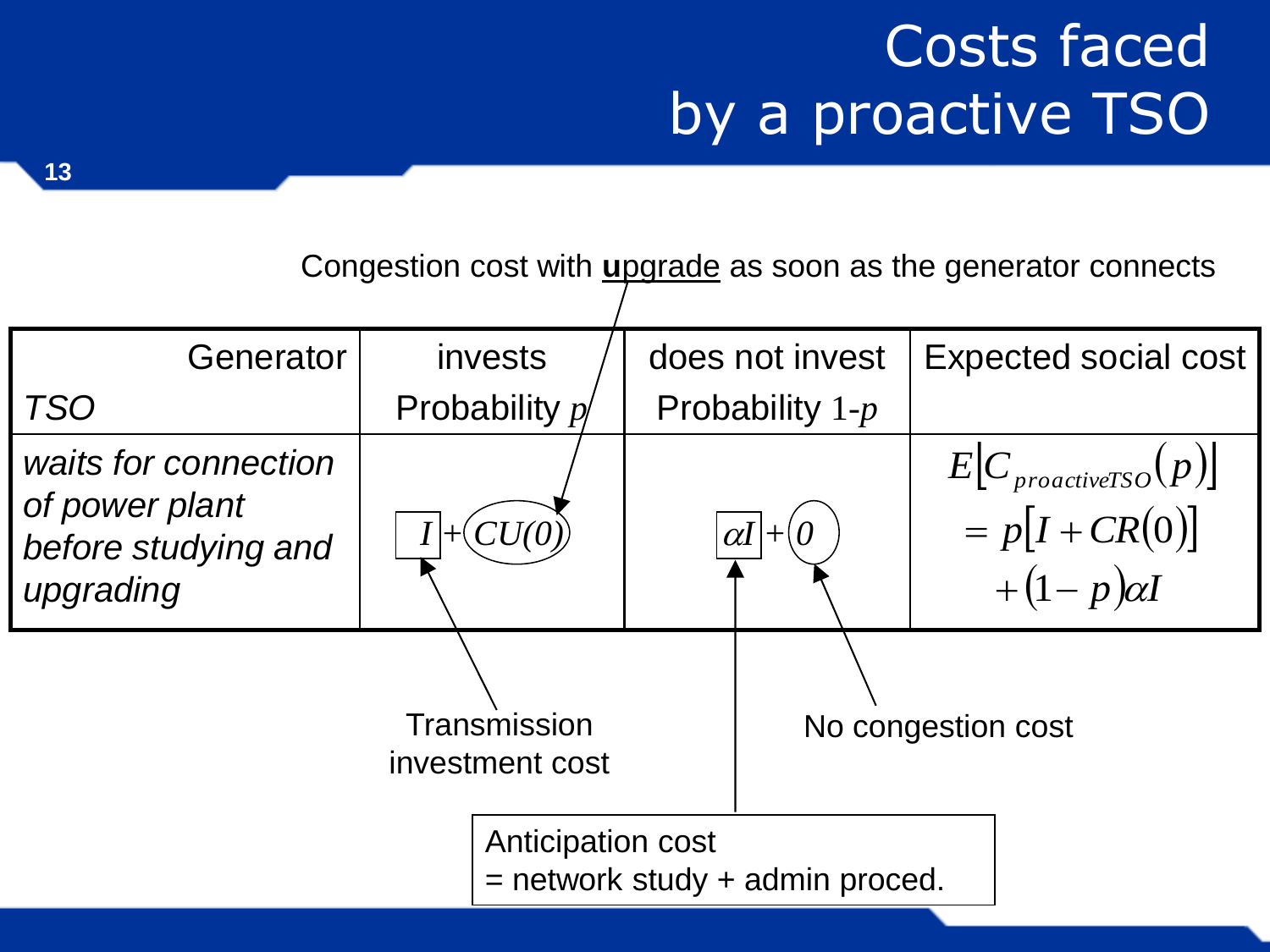#### Condition for a proactive TSO to be efficient

• When is proactive as efficient as reactive?  $|(1+a)^{-d} + \alpha - 1 + |CW(d) + CU(d) - CW(0)|/I|$  $p_{\text{lim}} = \frac{1}{(1 + e)^{-d}}$  $\lim_{h \to 0} \int [1+a)^{-d} + \alpha - 1 + [CW(d) + CU(d) - CW(0)]$  $\Leftrightarrow p_{\lim} = \frac{1}{(1+\epsilon)^{-1}}$  $\alpha$  $\alpha$ 

 $p < p_{\text{lim}} \Leftrightarrow$  reactive TSO > proactive TSO  $p > p_{\text{lim}} \Leftrightarrow$  proactive TSO > reactive TSO The anticipation strategy is all the more efficient that  $p_{lim}$  is small

For a given  $\alpha$ ,  $p_{lim}$  as function of  $d$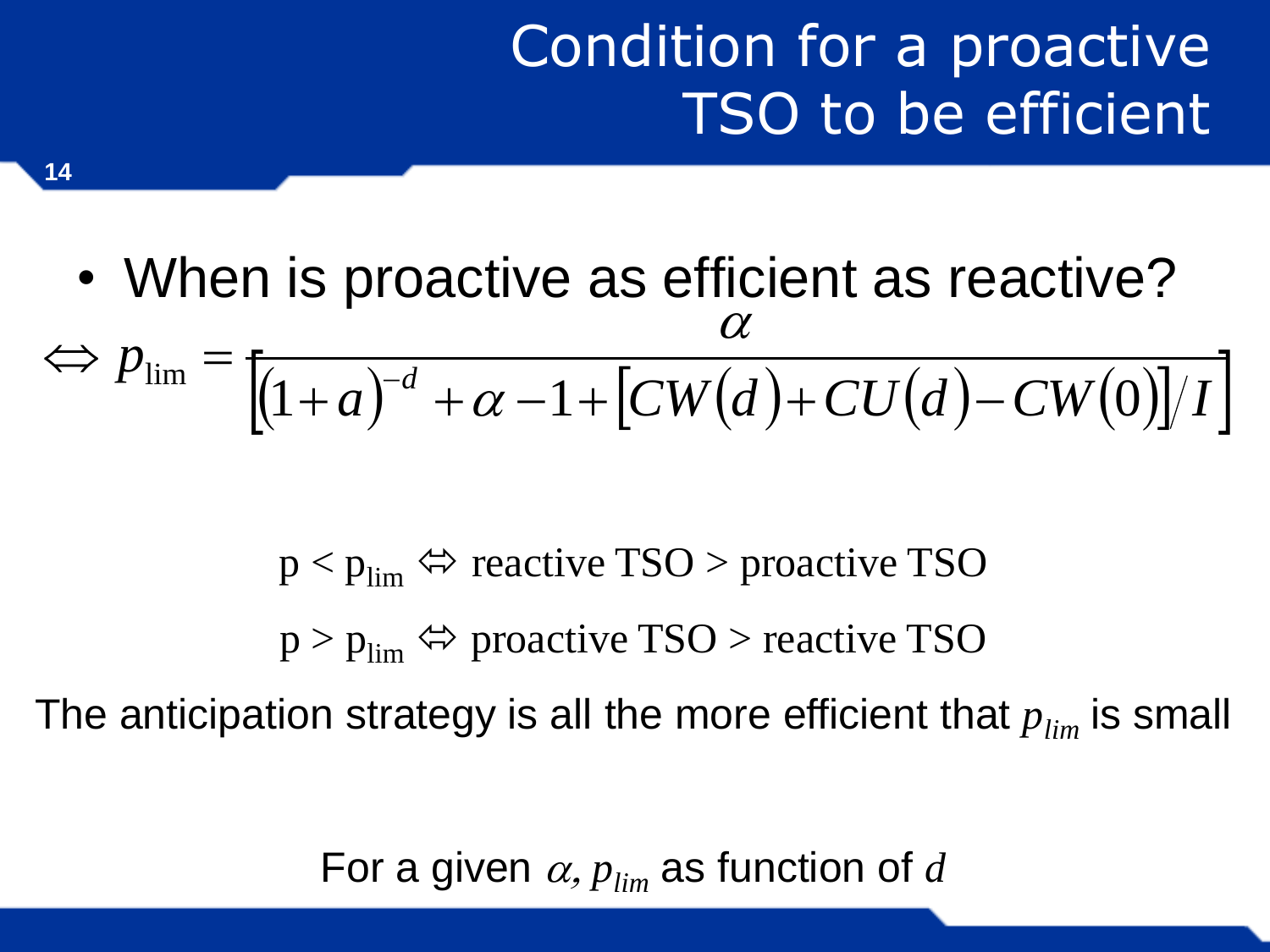- Motivation
- Problem
- Model
- Illustration<br>• Conclusion
-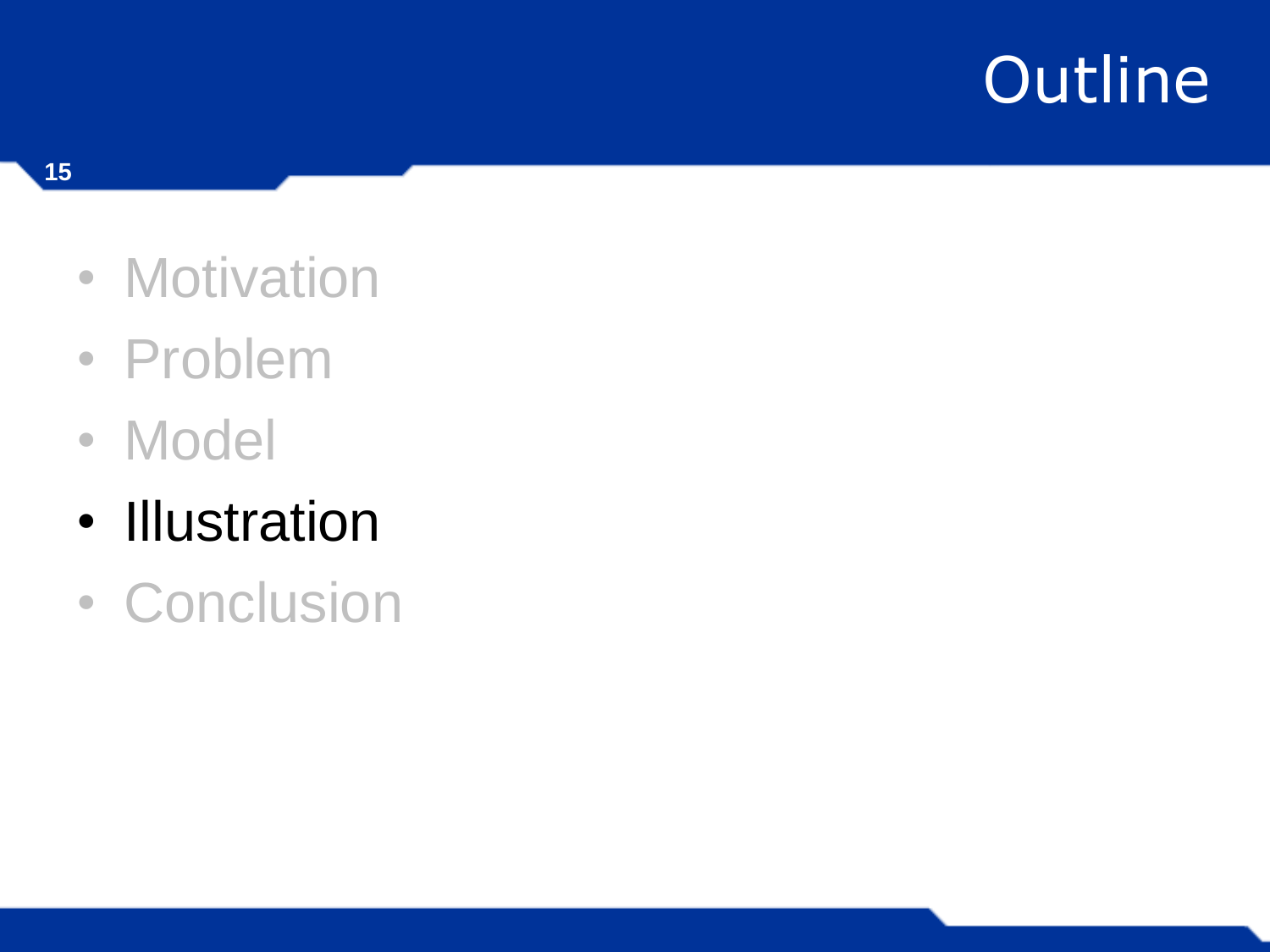#### "Probability limit" and condition for a proactive TSO

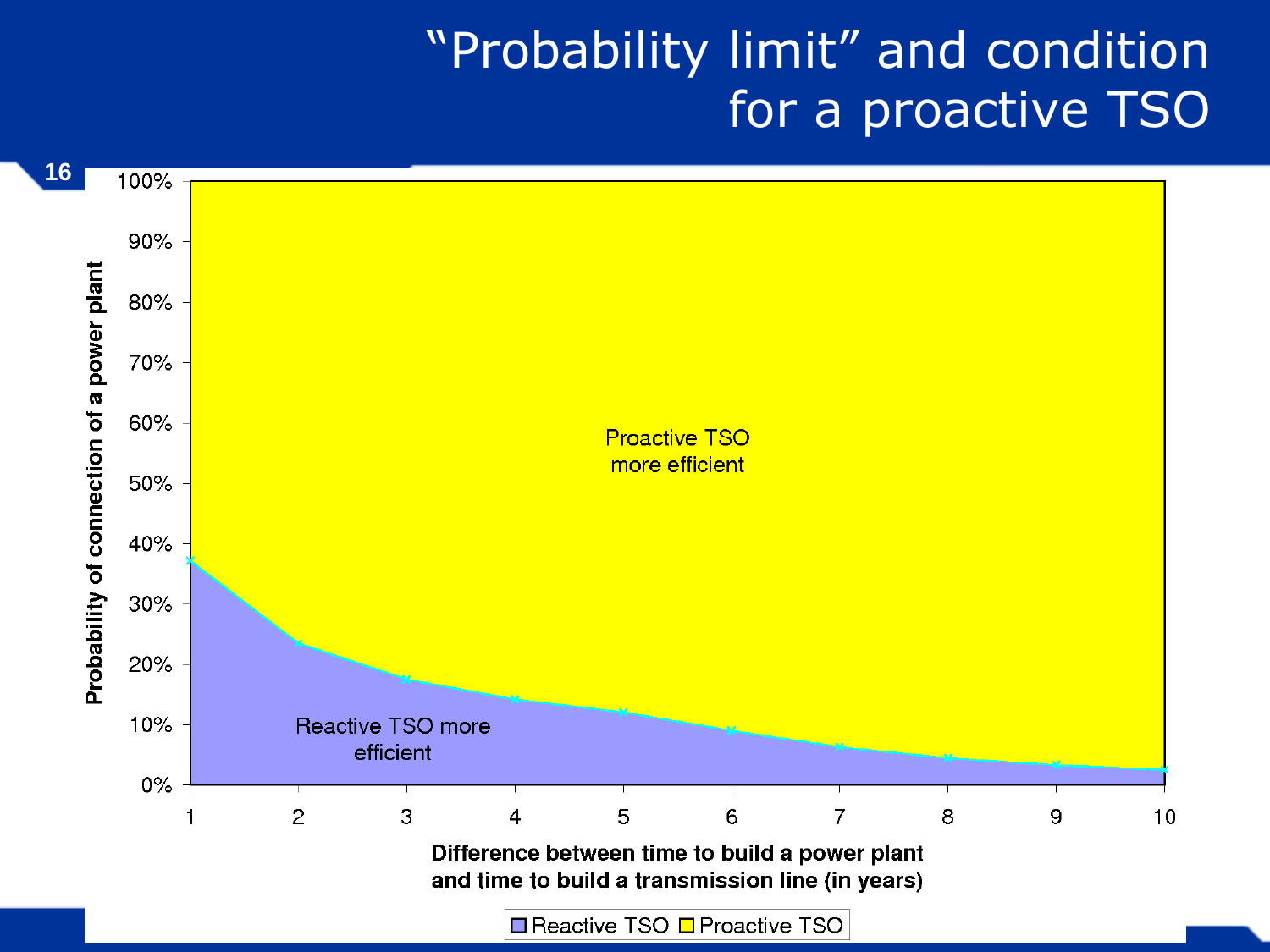- Motivation
- Problem
- Model
- 
- Illustration<br>• Conclusion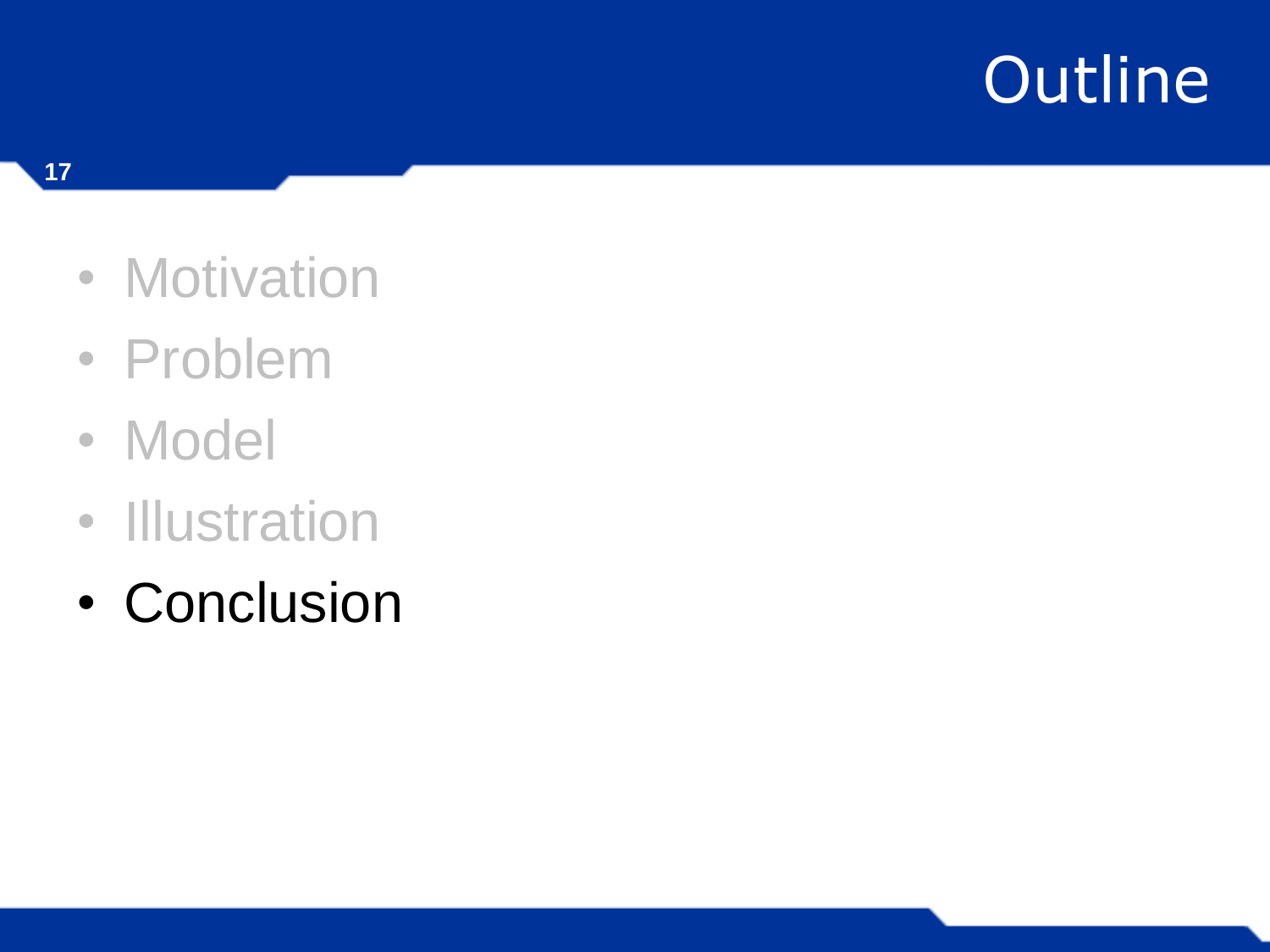# Conclusion

- A model to evaluate the efficiency of anticipating of power plants to minimize the cost of the network
- Illustration on a simple realistic example with CCGT
	- Efficient to anticipate the connection of power plants for the TSO
	- Planning in advance network reinforcement
	- Reduce congestion cost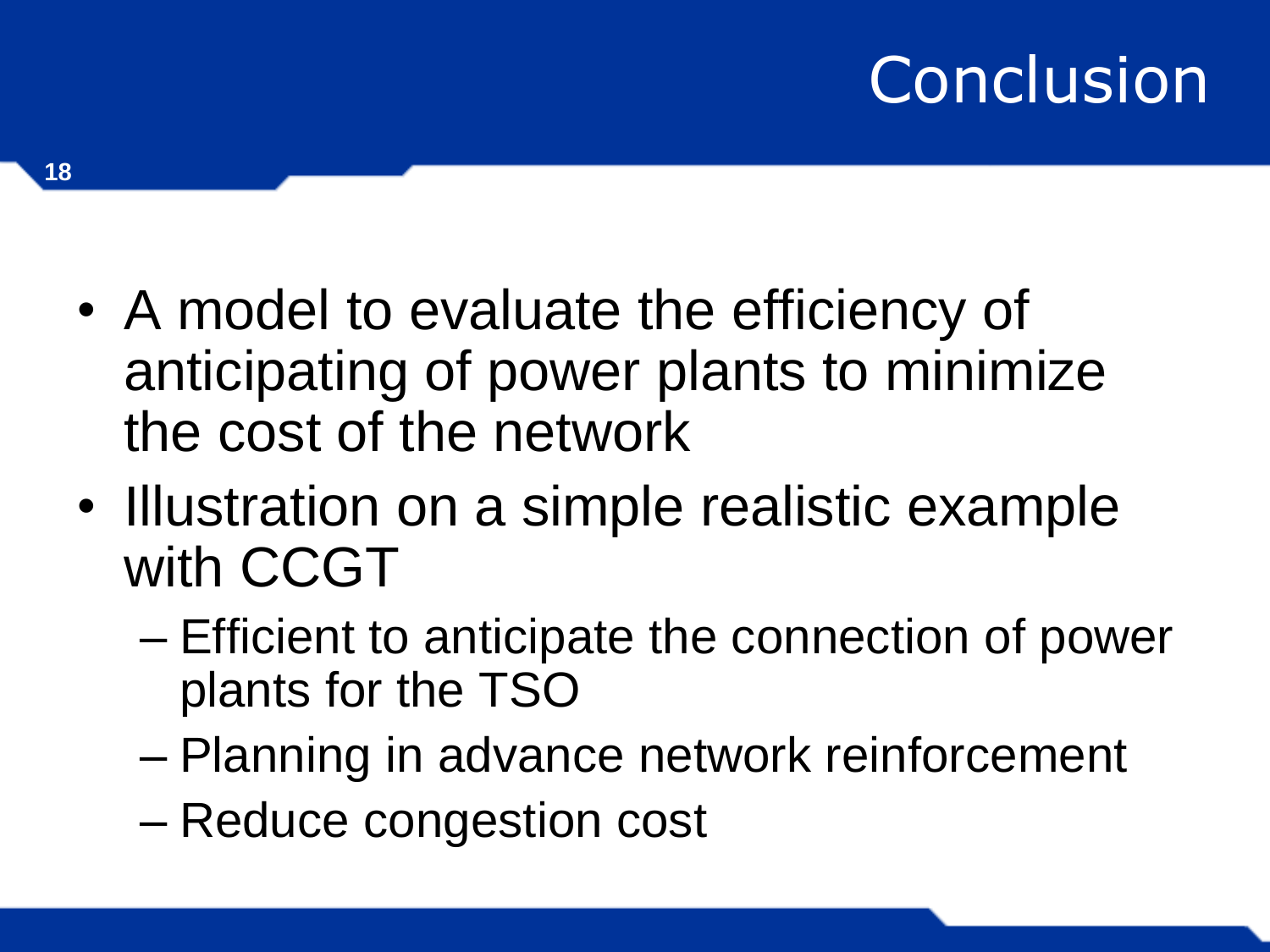### Future researches

- Variation of the cost of anticipating
- Duplicate this study for wind farm
- Interaction with regulatory actions
- Use real option methods